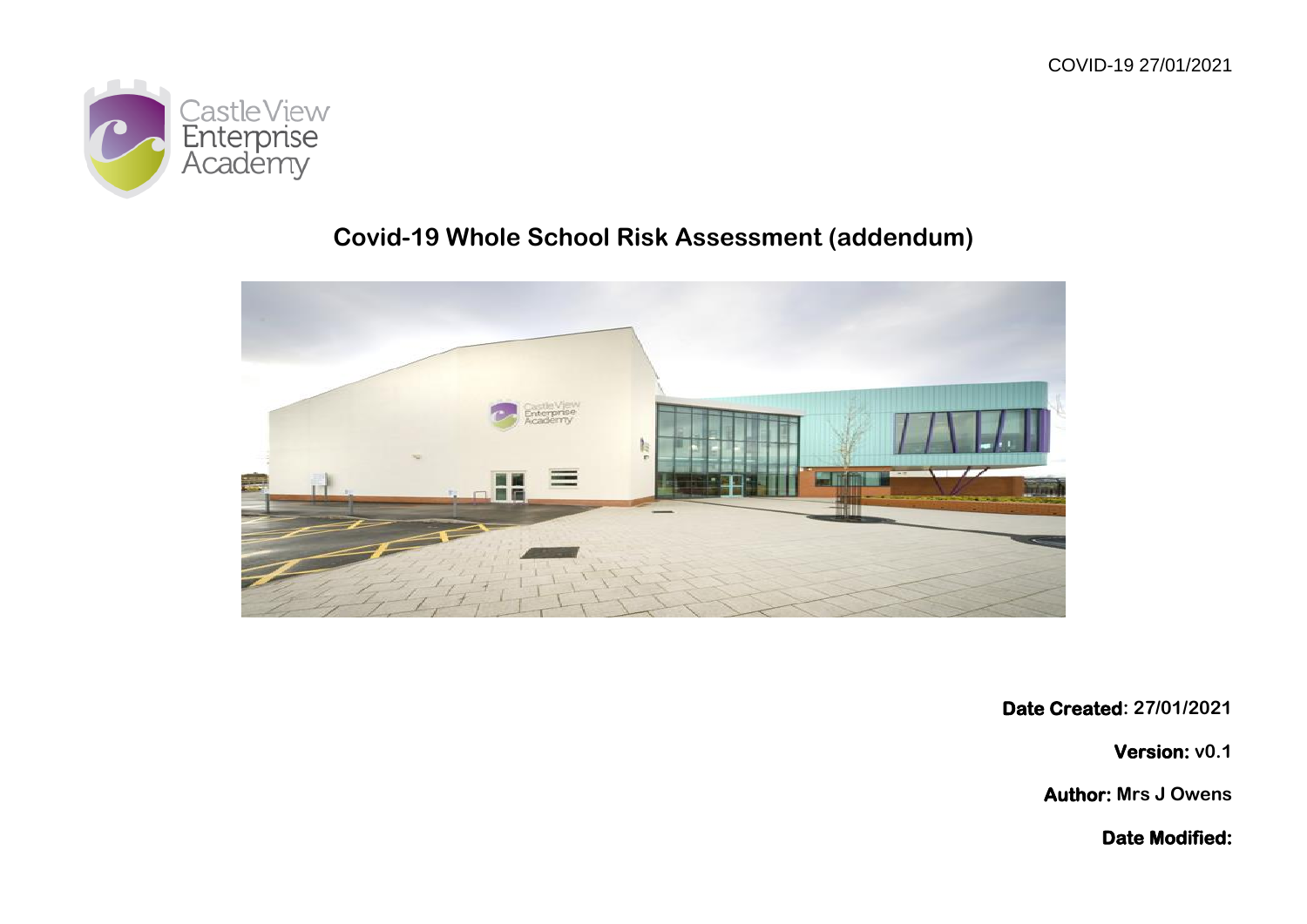## **CVEA Covid-19 Risk Assessment**

| <b>Work</b><br>COVID-19 Whole<br><b>Activity/</b><br><b>School Risk</b><br>Hazard:<br>Assessment<br>(Addendum) |                       |                                                  | <b>Property</b>                                                          |                                                                                                                                  |            |                                     |              | <b>Castle View Enterprise Academy</b> |                           | <b>Section:</b>                 |                                                                                                                  | Education                                                                      |                                                |                      |                  |  |  |
|----------------------------------------------------------------------------------------------------------------|-----------------------|--------------------------------------------------|--------------------------------------------------------------------------|----------------------------------------------------------------------------------------------------------------------------------|------------|-------------------------------------|--------------|---------------------------------------|---------------------------|---------------------------------|------------------------------------------------------------------------------------------------------------------|--------------------------------------------------------------------------------|------------------------------------------------|----------------------|------------------|--|--|
| Date of<br><b>Assessment:</b>                                                                                  | Jan 2021              |                                                  |                                                                          | Date to be<br><b>Reviewed:</b>                                                                                                   | Feb 2021   |                                     |              |                                       |                           |                                 |                                                                                                                  |                                                                                | $1 - 2$                                        | <b>No Action</b>     |                  |  |  |
| Likelihood                                                                                                     |                       | <b>Severity</b>                                  |                                                                          |                                                                                                                                  |            | 5<br>$\overline{a}$                 |              | 5<br>4                                | 10<br>s.                  | 15<br>12                        | 20<br>16                                                                                                         | 25.<br>20.                                                                     | $3 - 6$                                        | <b>Monitor</b>       |                  |  |  |
| 1 - Very Unlikely<br>$2 -$ Unlikely                                                                            |                       | 1 - Insignificant<br>$2 -$ Minor<br>3 - Moderate |                                                                          |                                                                                                                                  | LIKELIHOOD | 3<br>$\overline{2}$<br>$\mathbf{1}$ |              | 3<br>$\overline{2}$<br>$\mathbf{1}$   | 6<br>4<br>$\mathbf{z}$    | $\mathbf{9}$<br>6<br>з          | 12<br>8<br>4                                                                                                     | 15<br>10<br>5.                                                                 | $8 - 12$                                       | <b>Action</b>        |                  |  |  |
| 3 - Fairly Likely<br>$4$ – Likely<br>5 - Very Likely                                                           |                       | $4 -$ Major<br>5 - Catastrophic                  |                                                                          |                                                                                                                                  |            |                                     | $\mathbf{1}$ | $\overline{2}$                        | з                         | 5.<br>4                         |                                                                                                                  | $15 - 16$<br>$20 - 25$                                                         | <b>Stop</b>                                    | <b>Urgent Action</b> |                  |  |  |
| What are the<br>Who might be<br>harmed and how?<br>hazards?                                                    |                       |                                                  | What precautions or existing<br>control measures are<br>presently taken. |                                                                                                                                  |            | Likelihood                          | Severity     | Risk Rating                           | <b>SEVERITY</b><br>low as | precautions or control measures |                                                                                                                  | If High or Medium Risk, what addition<br>need to be taken to reduce risk to as | Likelihood                                     | Severity             | Residual<br>Risk |  |  |
| Spread of<br>COVID-19                                                                                          | Employees<br>Students |                                                  |                                                                          | Follow current government and HR<br>advice on lockdown and who should<br>remain at home.<br>Only critical workers and vulnerable |            |                                     |              | 5                                     | 5                         | vulnerable.                     | Staff email sent out to communicate and<br>check staff who are extremely clinically                              |                                                                                | Staff rotas in place to limit numbers of staff |                      |                  |  |  |
|                                                                                                                |                       |                                                  |                                                                          | students offered a place within the<br>Academy during the current<br>lockdown.                                                   |            |                                     |              |                                       |                           |                                 | within the building at one given time.<br>Enough staff to supervise critical workers<br>and vulnerable students. |                                                                                |                                                |                      |                  |  |  |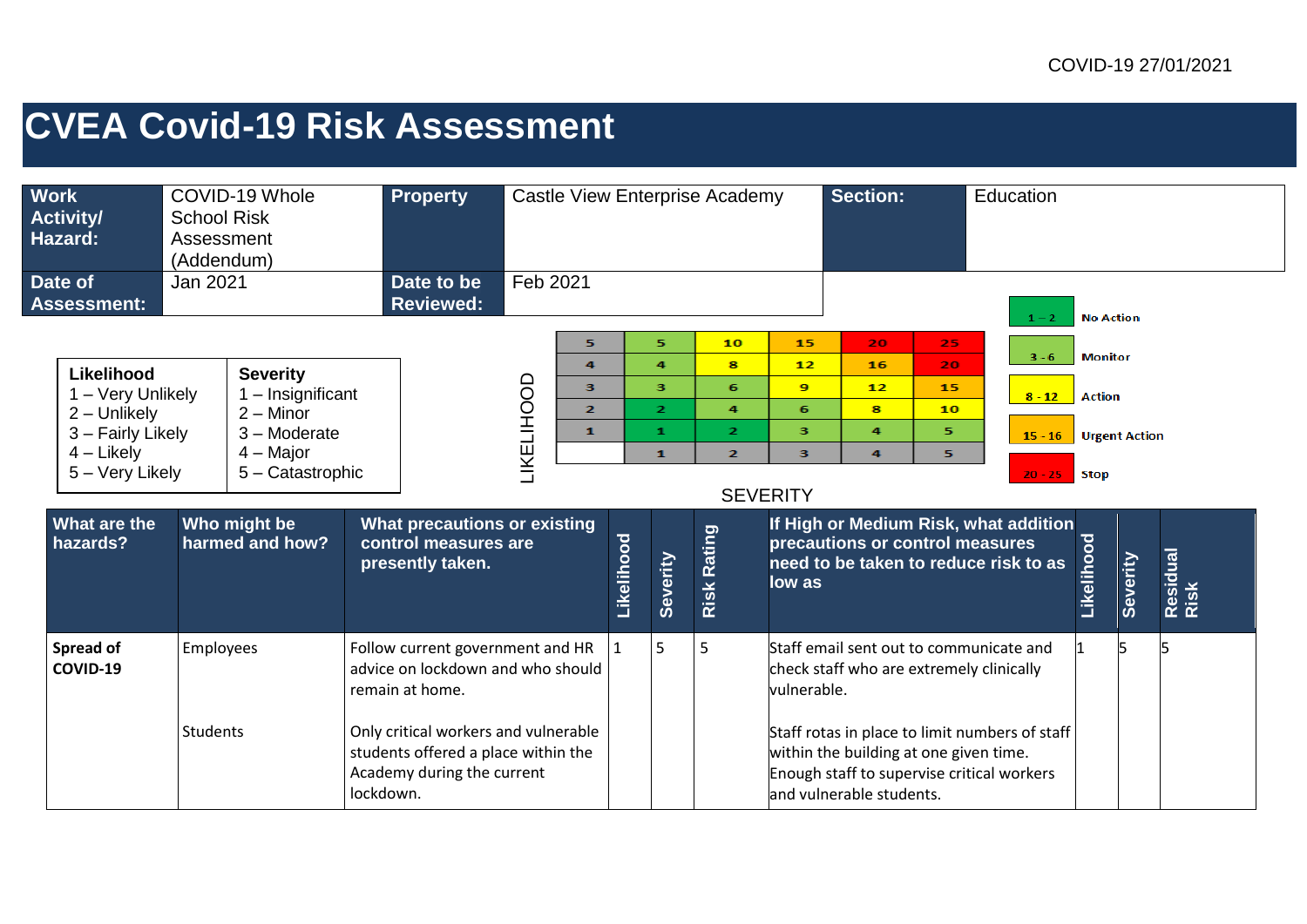| Who might be<br><b>What precautions or existing</b><br>harmed and how?<br>control measures are<br>presently taken.<br>Staff to use main entrance to the<br>building.<br>contracting COVID-19<br><b>Students contracting</b><br>Separate entry and exit doors for | Likelihood<br>$\mathbf{1}$ | Severity<br>5                                                                                                        | <b>Risk Rating</b><br>5 | If High or Medium Risk, what addition<br>precautions or control measures<br>need to be taken to reduce risk to as<br>low as<br>Face mask to be worn by staff on arrival to | Likelihood                                 | Severity<br>5                                                                                                                                     | Residual<br>Risk<br>5 |
|------------------------------------------------------------------------------------------------------------------------------------------------------------------------------------------------------------------------------------------------------------------|----------------------------|----------------------------------------------------------------------------------------------------------------------|-------------------------|----------------------------------------------------------------------------------------------------------------------------------------------------------------------------|--------------------------------------------|---------------------------------------------------------------------------------------------------------------------------------------------------|-----------------------|
|                                                                                                                                                                                                                                                                  |                            |                                                                                                                      |                         |                                                                                                                                                                            |                                            |                                                                                                                                                   |                       |
|                                                                                                                                                                                                                                                                  |                            |                                                                                                                      |                         | the Academy and at all times in communal<br>areas.                                                                                                                         |                                            |                                                                                                                                                   |                       |
| worker and vulnerable students<br>attending:                                                                                                                                                                                                                     |                            |                                                                                                                      |                         | Face mask to be worn by students on<br>arrival to the Academy and at all times in<br>communal areas.<br>Critical workers and vulnerable students to                        |                                            |                                                                                                                                                   |                       |
| Year 8 - Science<br>Year 9 - Technology<br>Year 10 - Maths<br>Year 11 - English                                                                                                                                                                                  |                            |                                                                                                                      |                         | times with dedicated entry/exit.<br>All students seated 2m apart in classrooms<br>with a maximum of 8 per room.                                                            |                                            |                                                                                                                                                   |                       |
| Students to stay within their year<br>group bubble at all times.                                                                                                                                                                                                 |                            |                                                                                                                      |                         | Signs and cones to explain line system for<br>each year group.                                                                                                             |                                            |                                                                                                                                                   |                       |
| None fire doors to be kept open<br>where appropriate to minimise<br>volume of touching handles.                                                                                                                                                                  |                            |                                                                                                                      |                         | use on entry and exit as well as before and<br>after lunch.                                                                                                                |                                            |                                                                                                                                                   |                       |
| in social distancing.                                                                                                                                                                                                                                            |                            |                                                                                                                      |                         | PPE available at main entrance for staff.                                                                                                                                  |                                            |                                                                                                                                                   |                       |
| contracting COVID-19<br>for opening door release where<br>possible.                                                                                                                                                                                              | $\mathbf{1}$               | 5                                                                                                                    | 5                       | at all times in communal areas.<br>Floors markers at 2m intervals where                                                                                                    |                                            | 5                                                                                                                                                 | 5                     |
|                                                                                                                                                                                                                                                                  | Year 7 - Humanities        | each separate year group for critical<br>Signage and floor markings to assist<br>Staff reminded to use access passes |                         |                                                                                                                                                                            | stay within their year group bubble at all | Hand washing facilities and/or sanitising for<br>Face mask to be worn by students and staff $ 1 $<br>One-way systems where possible.<br>relevant. |                       |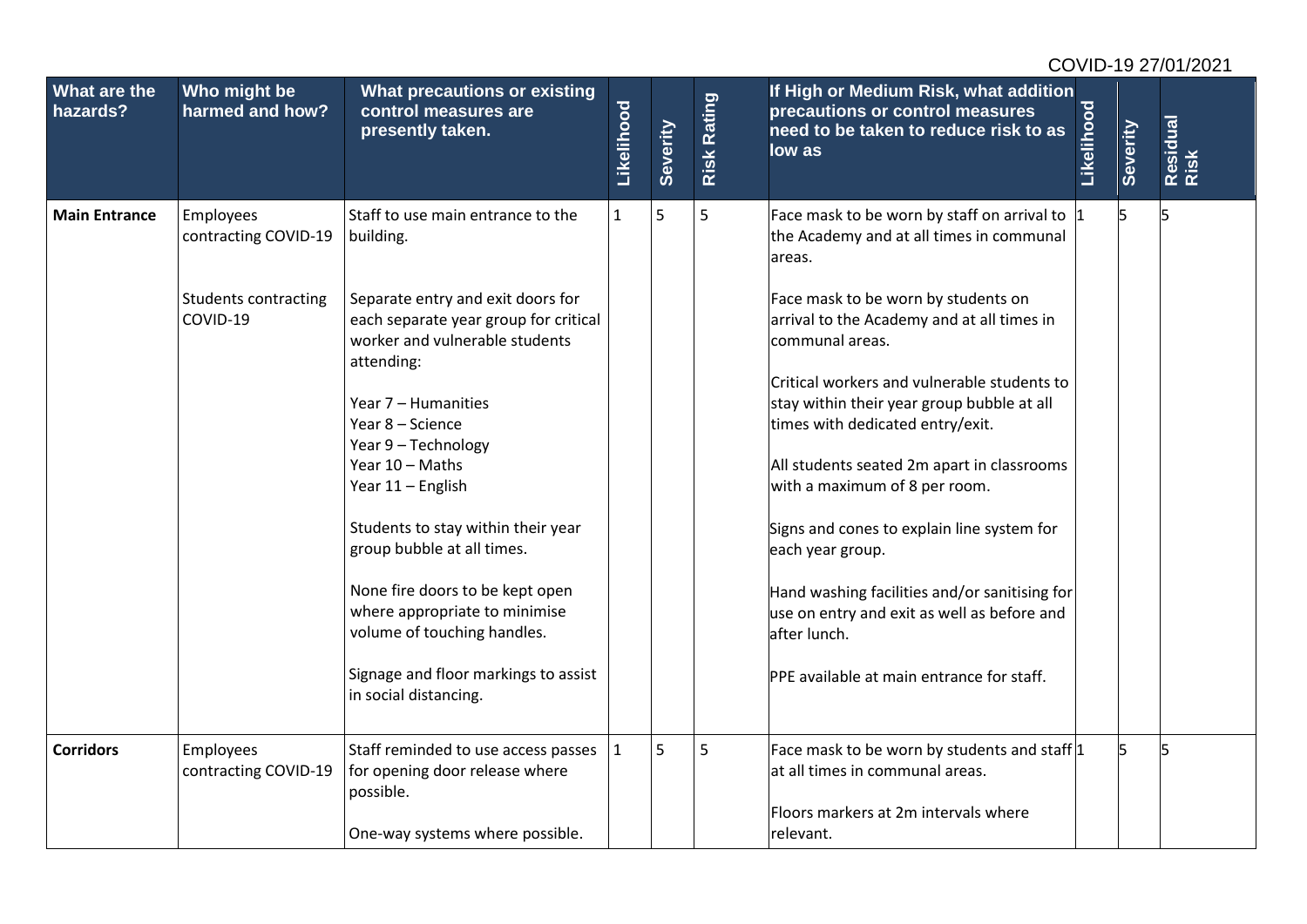|                          |                                                                              |                                                                                                                                                                                                                                                                                                                                                                   |              |          |                    |                                                                                                                                                                                                                                                                                                                                                          |            |          | COVID-19 27/01/2021 |
|--------------------------|------------------------------------------------------------------------------|-------------------------------------------------------------------------------------------------------------------------------------------------------------------------------------------------------------------------------------------------------------------------------------------------------------------------------------------------------------------|--------------|----------|--------------------|----------------------------------------------------------------------------------------------------------------------------------------------------------------------------------------------------------------------------------------------------------------------------------------------------------------------------------------------------------|------------|----------|---------------------|
| What are the<br>hazards? | Who might be<br>harmed and how?                                              | What precautions or existing<br>control measures are<br>presently taken.                                                                                                                                                                                                                                                                                          | Likelihood   | Severity | <b>Risk Rating</b> | If High or Medium Risk, what addition<br>precautions or control measures<br>need to be taken to reduce risk to as<br>low as                                                                                                                                                                                                                              | Likelihood | Severity | Residual<br>Risk    |
|                          | <b>Students contracting</b><br>COVID-19                                      | Vision screens in door kept clear at<br>all times.<br>Floor markings to be used to keep<br>2m apart.<br>Use of photocopiers: Photocopiers<br>to be limited to one person per<br>time. Staff advised to limit use of<br>the photocopier and wash hands<br>after use.                                                                                               |              |          |                    | Critical workers and vulnerable students to<br>stay within their year group base.<br>Cleaners on site throughout operational<br>day to ensure surfaces are wiped down<br>more regularly followed by extended crew<br>on evening to deep clean areas.<br>Cleaning equipment and signs next to<br>printers so they can be cleaned before and<br>after use. |            |          |                     |
| <b>Toilets</b>           | Employees<br>contracting COVID-19<br><b>Students contracting</b><br>COVID-19 | Restricted number of people using<br>the toilets at any one time.<br>Maximum occupancies (1 person<br>every 2 metres) identified on the<br>door.<br>Toilets are screened from each<br>other.<br>Additional regular cleaning<br>scheduled.<br>No waiting inside toilet - if queue<br>required staff to line up 2m apart on<br>main street or use disabled toilets. | $\mathbf{1}$ | 5        | 5                  | Signage created and viewable in all areas<br>Cleaners on site throughout operational<br>day to ensure surfaces are wiped down<br>more regularly followed by extended crew<br>on evening to deep clean areas.<br>Students supervised to ensure staggered<br>usage is achieved.<br>Handwashing guidance displayed.                                         |            |          |                     |